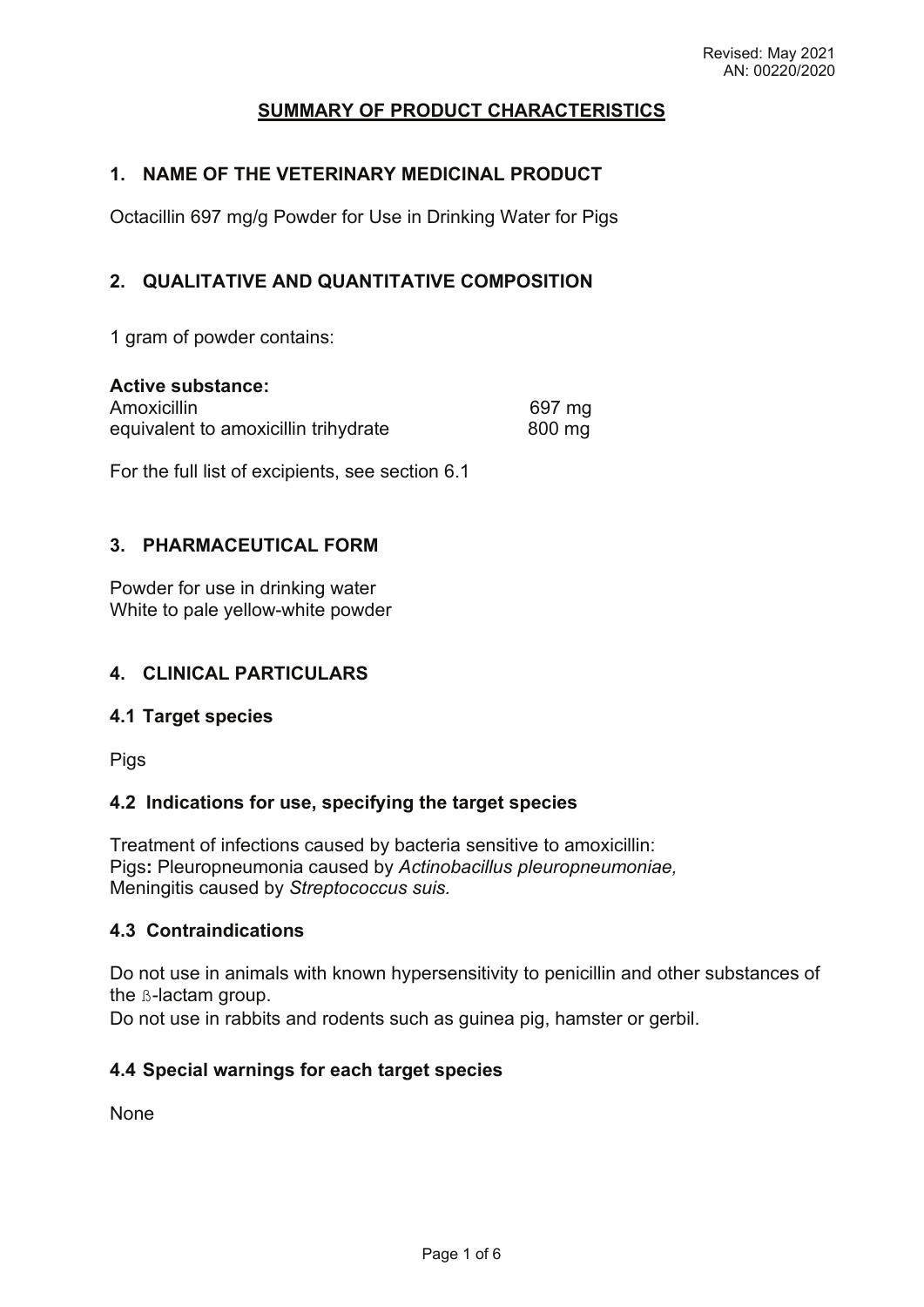# **4.5 Special precautions for use**

### **Special precautions for use in animals**

Official, national and regional antimicrobial policies should be taken into account when the product is used. Use of the product should be based on susceptibility testing of the bacteria isolated from the animal. If this is not possible, therapy should be based on local (regional, farm level) epidemiological information about susceptibility of the target bacteria. Use of the product deviating from the instructions given in the SPC may increase the prevalence of bacterial resistance to amoxicillin and may decrease its effectiveness of treatment with amoxicillin, due to the potential for cross-resistance. The uptake of medication by pigs can be altered as a consequence of illness. In case of insufficient uptake of water, pigs should be treated parenterally. Do not use in animals with serious kidney malfunction including anuria and oliguria.

### **Special precautions to be taken by the person administering the veterinary medicinal product to animals**

Penicillins and cephalosporins may cause hypersensitivity (allergy) following injection, inhalation, ingestion or skin contact. Hypersensitivity to penicillins may lead to cross sensitivity to cephalosporins and vice versa. Allergic reactions to these substances may occasionally be serious.

Do not handle this product if you know you are sensitised or if you have been advised not to work with such preparations.

Handle this product with care to avoid exposure, taking all recommended precautions. Do not smoke, eat or drink while handling the product. During preparation and administration of the medicated drinking water, skin contact with the product and inhalation of dust particles should be avoided. Wear gloves and an appropriate dust mask when applying the product. Wash hands and contaminated skin immediately after handling the product.

In the event of eye or skin contact, rinse the affected area with large amounts of clean water and if irritation occurs, seek medical attention.

If you develop symptoms following exposure such as skin rash, you should seek medical advice and show this warning to the physician. Swelling of the face, lips or eyes, or difficulty with breathing are more serious symptoms and require urgent medical attention.

# **4.6 Adverse reactions (frequency and seriousness)**

Hypersensitivity reactions may occur, the severity varying from skin rash to anaphylactic shock. If suspected adverse reactions occur, treatment should be discontinued.

# **4.7 Use during pregnancy, lactation or lay**

Laboratory studies in rats and rabbits have not produced any evidence of teratogenic, embryotoxic or maternotoxic effect of amoxicillin. The safety of the veterinary medicinal product has not been established during pregnancy and lactation. Use only accordingly to the benefit-risk assessment by the responsible veterinarian.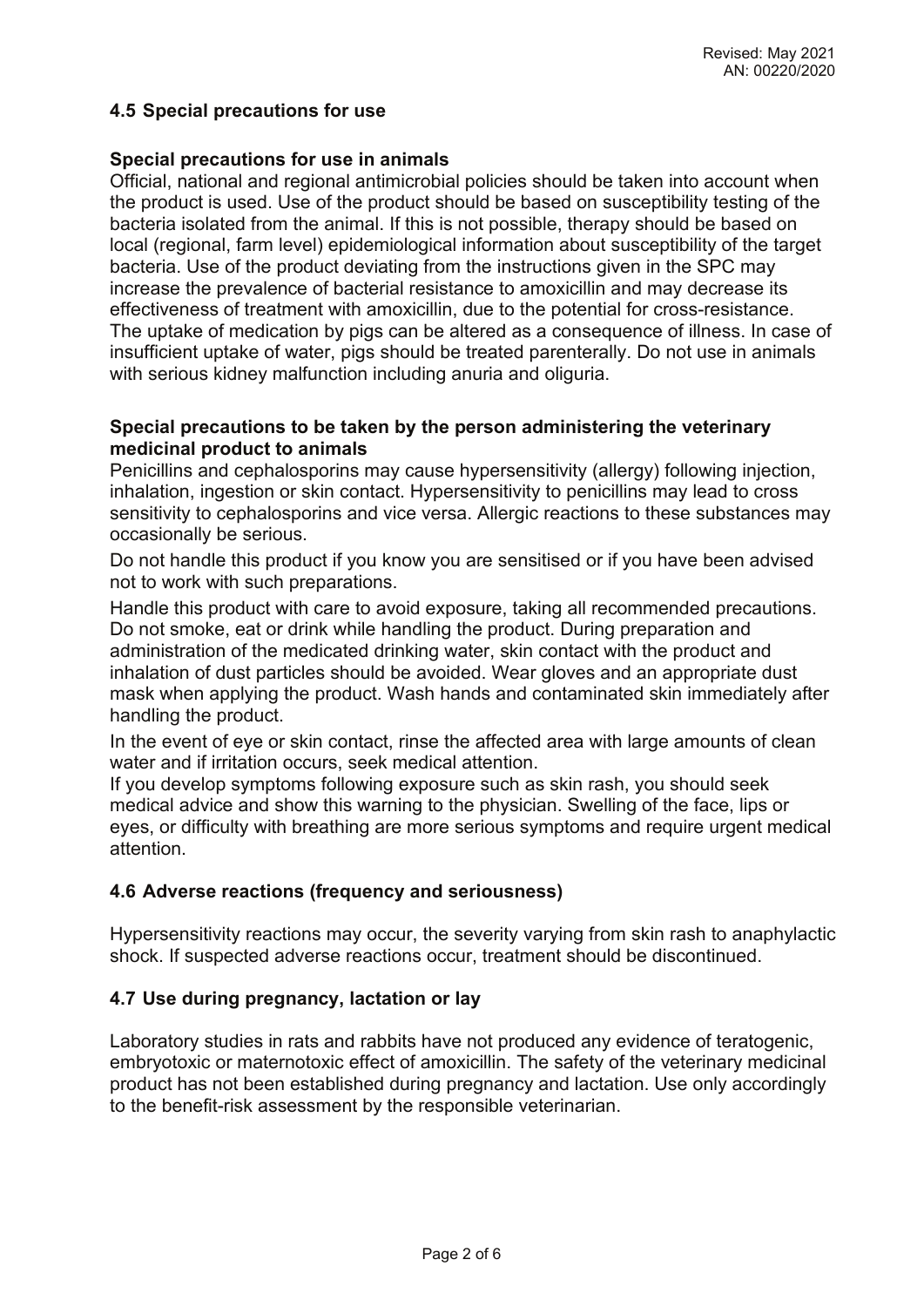# **4.8 Interaction with other medicinal products and other forms of interaction**

The bactericidal effect of amoxicillin is counteracted by pharmaceuticals with a bacteriostatic effect.

#### **4.9 Amounts to be administered and administration route**

Pigs: The recommended daily dose is 16 mg amoxicillin trihydrate - corresponding to 14 mg amoxicillin per kg of body weight, i.e. 20 mg of the product per kg of body weight equivalent to 1 gram product per 50 kg body weight per day. The product is to be administered in the drinking water for 3-5 consecutive days. In case of severe infections the medication period must be prolonged to 5 days as determined by the attending veterinary surgeon.

*Bolus dosage:* It is recommended to administer the product once a day via the drinking water for a limited period of time. Shut off the drinking water system for approx. two hours (shorter time in warm weather) until the time of medication. Sprinkle the calculated daily quantity of powder on the surface of 5-10 litres water. Mix thoroughly until the powder has dissolved. Mix this solution by stirring into the volume of drinking water that will be drunk within about 2-3 hours.

*Continuous treatment:* The table below shows the guidelines for administering the product, assuming consumption of 100 litres drinking water a day based on a estimated water consumption of 1 litre per 10 kg of body weight in pigs under 4 months and 0.66 litre per 10 kg of body weight in pigs over 4 months*.*

| Pigs under 4 months: | 20 g powder/100 litres/day |
|----------------------|----------------------------|
| Pigs over 4 months:  | 30 g powder/100 litres/day |

In the case of continuous treatment, the medicated water must be changed twice daily. Based on the dose to be used, and the number and weight of the animals to be treated, the exact daily amount of product can be calculated. The following formula can be used to calculate the concentration of the product in drinking water:

| 20 mg product / | Mean body weight                                                                                                                                                                                                                 |                |
|-----------------|----------------------------------------------------------------------------------------------------------------------------------------------------------------------------------------------------------------------------------|----------------|
| kg body         | x (kg) of animals to be                                                                                                                                                                                                          | $=$ mg product |
| weight / day    | treated                                                                                                                                                                                                                          | per l          |
|                 | $\mathbf{M}$ , and the set of the set of the set of the set of the set of the set of the set of the set of the set of the set of the set of the set of the set of the set of the set of the set of the set of the set of the set | drinking water |

Mean water consumption (I) per animal on previous day\*

*\* Prepare an amount of medicated water to be consumed within the next 12 hours. Any unused medicated water should be discarded after 12 hours, and fresh medicated water - for the next 12 hours - should be prepared* 

To ensure a correct dosage, body weight should be determined as accurately as possible to avoid underdosing. The uptake of medicated water depends on the clinical condition of the animals. In order to obtain the correct dosage the concentration of amoxicillin has to be adjusted accordingly. The maximum concentration of the prediluted medicated water is approximately 8 grams of product per liters. The setting of the dosing device should be changed accordingly. Make sure the animals do not have access to non-medicated water during the period when the medicated water is given. Once all the medicated water has been drunk, turn the drinking water system back on. Discard any excess medicated water after 12 hours. The use of suitably calibrated scales is recommended for administering the calculated amount of the product.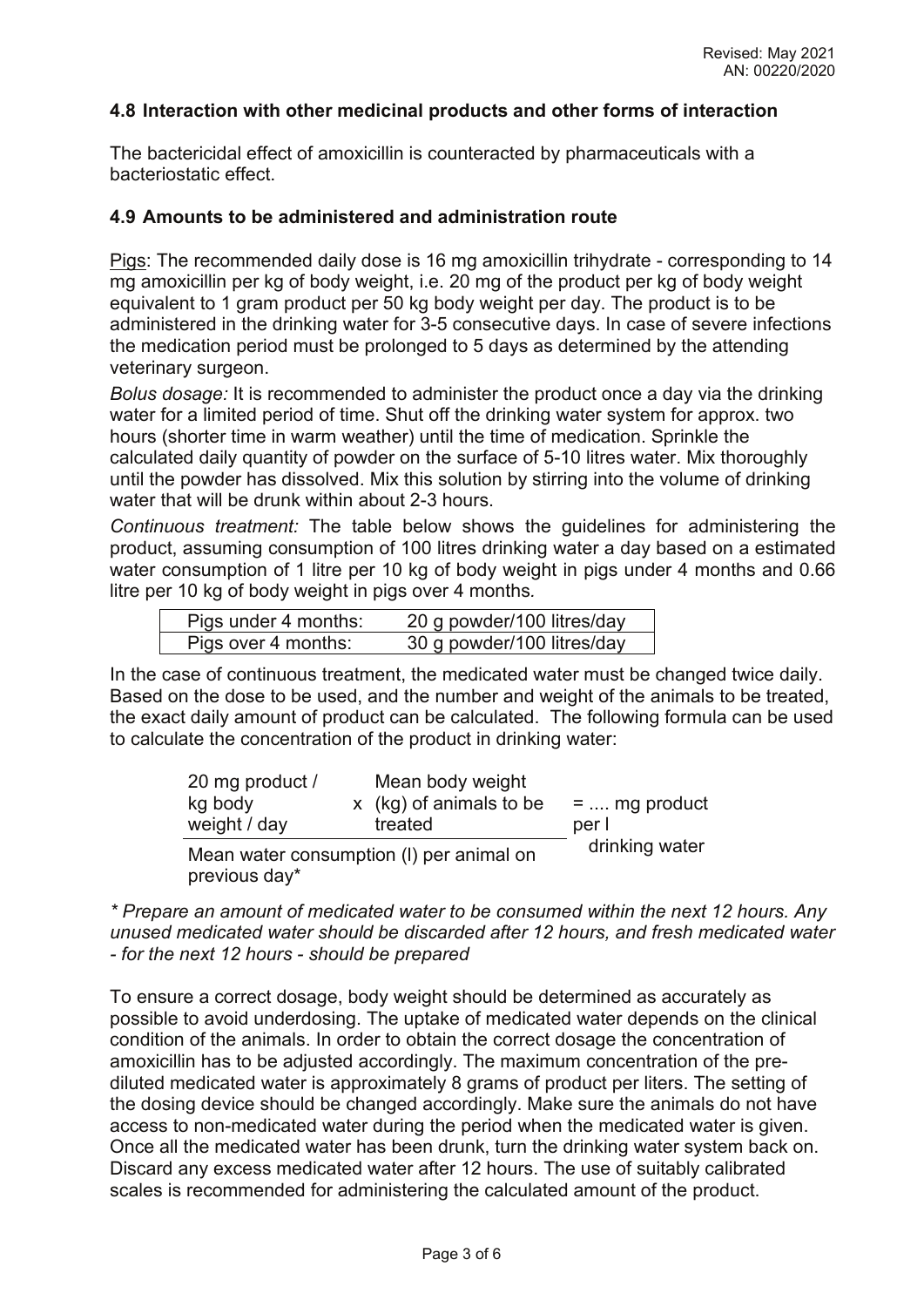# **4.10 Overdose (symptoms, emergency procedures, antidotes), if necessary**

No effects known.

# **4.11 Withdrawal period(s)**

Meat and offal: 2 days

# **5. PHARMACOLOGICAL PROPERTIES**

*Pharmacotherapeutic group: ß-lactam-antibiotic, Penicillins with extended spectrum » ATC vet code QJ 01 CA 04.*

# **5.1 Pharmacodynamic properties**

The active ingredient, amoxicillin, is a bactericidal, mainly time-dependant antibiotic of the betalactam class. It acts by inhibition of bacterial cell wall synthesis. Amoxicillin has a bactericidal effect on a wide range of Gram-positive and Gram-negative bacteria. The MIC50/MIC90 of *Actinobacillus pleuropneumoniae* is 0.25μ g/ml. The MIC50/MIC90 of *Streptococcus suis* is ≤ 0.03 μ g/ml.

In general, practical development of resistance in vitro against amoxicillin like all penicillins occurs slowly and stepwise, with an existing cross-resistance with other penicillins which is of practical significance in staphylococcus infections. Both long term treatment and sub-therapeutic dosages can select for antimicrobial resistance. Resistance to ß-lactam antibiotics is essentially linked to ß-lactamases which hydrolyse them.

# **5.2 Pharmacokinetic particulars**

With this veterinary medicinal product high amoxicillin concentrations are quickly reached in the blood. After oral administration, amoxicillin is largely absorbed (74 - 92 %).

This antibiotic is well distributed to all organs and tissues, where also high concentrations are reached. Amoxicillin is largely excreted by the kidneys in the unchanged form. A smaller part of the administered dose of amoxicillin is excreted in the bile and also in the milk.

# **6. PHARMACEUTICAL PARTICULARS**

# **6.1. Excipients**

Sodium carbonate monohydrate, Sodium citrate, Colloidal anhydrous silica

# **6.2. Major incompatibilities**

In the absence of compatibility studies, this veterinary medicinal product must not be mixed with other veterinary medicinal products.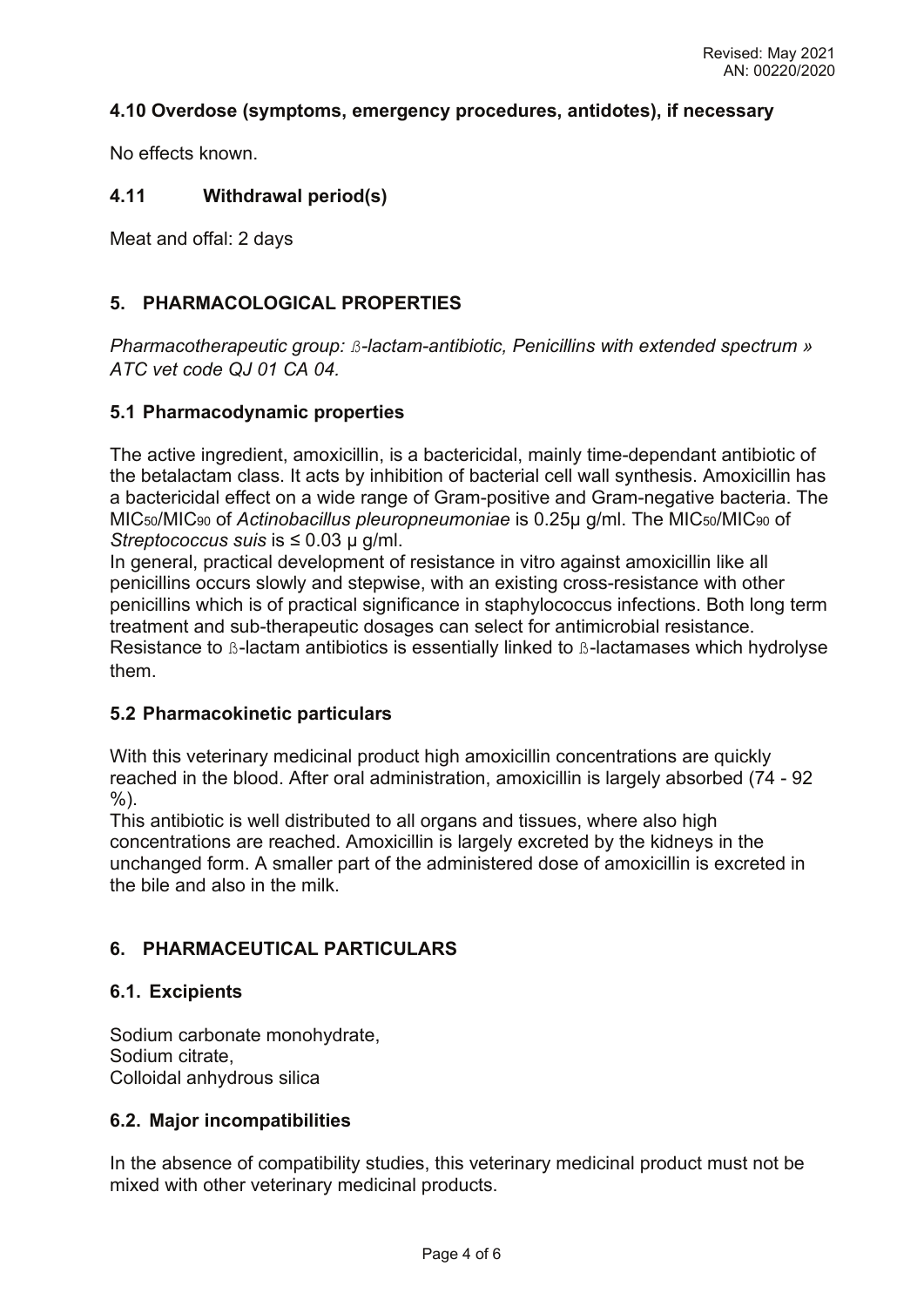# **6.3. Shelf life**

- Shelf life of the veterinary medicinal product as packaged for sale: 3 years
- Shelf life after first opening the immediate packaging: 1 month
- Shelf life after dilution or reconstitution according to directions: 12 hours.

# **6.4. Special precautions for storage**

The veterinary medicinal product as packaged for sale requires no special storage conditions.

After opening/reconstitution: Do not store above 25ºC, keep the bag tightly closed after first opening in order to protect from moisture.

#### **6.5. Nature and composition of immediate packaging**

Multilayer sachets with pack sizes of 100 g, 250 g, 500 g, or 1 kg.The sachets consist of the following materials: on the outside a white layer, inside different transparent layers, a sub-layer of aluminium and an inner layer of polyethylene.

Multilayer sachets with pack sizes of 100 g, 250 g, 500 g, or 1 kg.The sachets consist of the following materials: on the outside a polyester layer, inside layers of aluminium and polyamide and an inner layer of polyethylene.Not all pack sizes may be marketed.

# **6.6 Special precautions for the disposal of unused veterinary medicinal product or waste materials derived from the use of such products**

Any unused veterinary medicinal product or waste material derived from such veterinary medicinal products should be disposed of in accordance with local requirements

# **7. MARKETING AUTHORISATION HOLDER**

Eurovet Animal Health B.V. Handelsweg 25 5531 AE Bladel The Netherlands

# **8. MARKETING AUTHORISATION NUMBER**

Vm 16849/4030

# **9. DATE OF FIRST AUTHORISATION**

20 December 2010

# **10. DATE OF REVISION OF THE TEXT**

May 2021